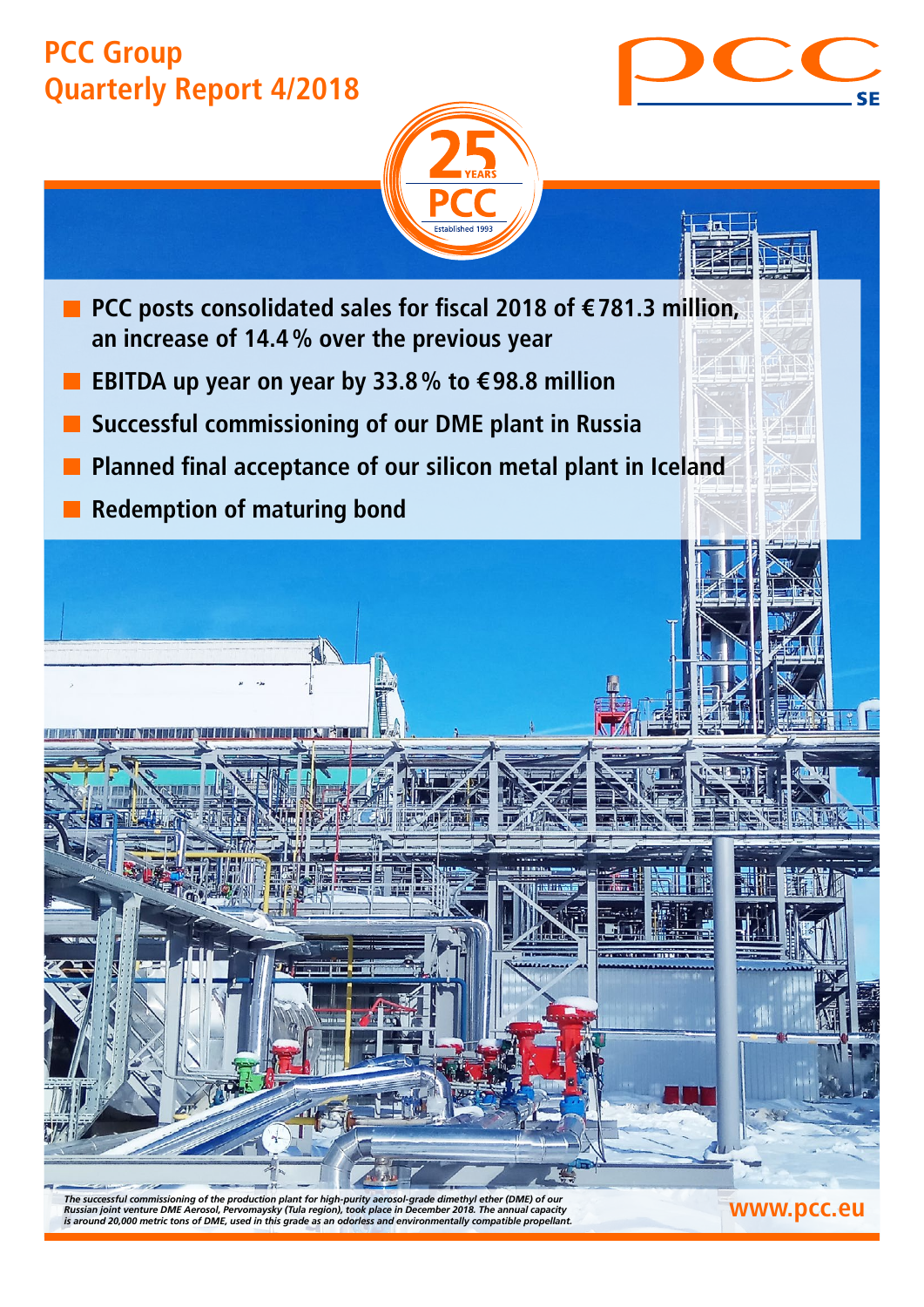

### **Overall Business Development**

**The majority of the affiliates of PCC SE continued to generate positive sales and earnings through the fourth quarter of 2018.** Group revenues remained high at €190.6 million, although falling short of the "record" level of the previous quarter (€203.3 million). Overall, the PCC Group realized consolidated sales of €781.3 million in 2018. Compared to the prior-year figure (€683.2 million), this represents an improvement of 14.4%. The main reasons for this lay in increased sales volumes coupled with a continuation of the predominantly high level of commodity prices. In particular, the Chlorine, Surfactants and Specialty Chemicals segments (including Commodity Trading), together with the Intermodal Transport business unit, contributed significantly to this sales growth. External sales in all these business areas exceeded our expectations for the past fiscal year. This extensively compensated out the revenue shortfall of around €57 million from the Silicon Metal business unit that arose in 2018. Although PCC BakkiSilicon hf, Húsavík (Iceland), was already producing and selling silicon metal in 2018, the corresponding revenues could not be added to Group sales for the period, since we had not yet officially taken the plant on stream for regular operations (see also page 4). On the earnings side, the fourth quarter was again successful for the majority of PCC SE's affiliates. Group earnings before interest and other financial items, taxes, depreciation and amortization (EBITDA) improved by €21.2 million to a total of €98.8 million as of December 31, 2018. Compared to the prior-year figure (€73.8 million), this represents an increase of 33.8%. Earnings before taxes (EBT) rose by €10.6 million in Q4 to €40.1 million as of year-end. The corresponding figure for the previous year of  $\in$  13.6 million was thus almost tripled.

The above disclosures represent preliminary figures for the consolidated financial statements. The final, audited financial data will be published on our websites www.pcc-financialdata.eu / www.pcc-finanzinformationen.eu in the second quarter of 2019 once the consolidated financial statements have been approved and certified.

### **Segment Performance**

**The Chemicals division of the PCC Group with its five segments Polyols, Surfactants, Chlorine, Specialty Chemicals and Consumer Products posted total sales of €161.4 million in the fourth quarter of 2018.** As of year-end, divisional sales thus amounted to  $\epsilon$ 670.6 million. Compared to the prior-year period (€587.9 million), this represents an increase of 14.1%. Due in part to higher sales volumes and, for example, the persistently high price level for the chlorine by-product caustic soda, divisional sales for 2018 were also higher than expected. On the earnings side, too, the corresponding figures for the previous year and our expectations for 2018 were again both significantly exceeded. All segments – with the exception of Consumer Products – made a generally positive contribution to this achievement in the fiscal year.

#### **Polyols** ष्क्षि

**Sales and earnings in the Polyols segment remained under pressure in the fourth quarter of 2018.** The current oversupply of polyether polyols in Asia and persistently weak demand for polyols for the production of flexible foam for mattresses continued to have a negative impact on the sales volumes and revenues of the Polyols business unit of PCC Rokita SA, Brzeg Dolny (Poland). This was exacerbated in the fourth quarter by supply bottlenecks for the raw material ethylene oxide, resulting from production stoppages at several suppliers. Conversely, declining prices for propylene and thus also for the secondary product propylene oxide, another key raw material for the production of polyols, had a positive effect on earnings. In this difficult market environment, the Polyols business unit continued to focus its strategy on maximizing volume sales and, in particular, on the continued further development of specialty products. As a result, the Polyols business unit was able to continue in successfully countering the challenges of the market, closing both the fourth quarter and full fiscal 2018 in positive earnings territory overall. In the fourth quarter, the Polyester Polyols unit again recorded an encouraging increase in sales. Overall, however, sales and earnings development in this business unit, as in the two system houses, were still less than satisfactory in 2018. The latter also applies to the portfolio entities managed under the intermediate holding company PCC Insulations GmbH, Duisburg (Germany), which are active in the field of thermal insulation panels.

#### **Surfactants**  $\sqrt{307}$

**The Surfactants segment saw its positive business trend continue through the fourth quarter of 2018** – and this, encouragingly, despite the difficult conditions caused by the aforementioned supply shortages in respect of the important raw material ethylene oxide. Several producers, including the main supplier to PCC Exol SA, Brzeg Dolny, implemented scheduled plant shutdowns in the fourth quarter, with some lasting even longer than expected. Nevertheless, PCC Exol SA registered exceptional success again in the fourth quarter and closed fiscal 2018 with a very good set of figures overall. The reporting year saw it achieve the highest sales volume in its history, with revenues and earnings also coming in significantly higher than in the previous year. The other portfolio companies man-

| <b>Key financials</b>   |              | <b>Polyols</b> |       |       | <b>Surfactants</b> |       |       | <b>Chlorine</b> |       |       | <b>Specialty Chemicals</b> |       |       |
|-------------------------|--------------|----------------|-------|-------|--------------------|-------|-------|-----------------|-------|-------|----------------------------|-------|-------|
| by segment <sup>1</sup> | (per IFRS)   | Q4/2018        | 2018  | 2017  | Q4/2018            | 2018  | 2017  | Q4/2018         | 2018  | 2017  | Q4/2018                    | 2018  | 2017  |
| Sales <sup>2</sup>      | €m           | 34.8           | 146.8 | 145.4 | 26.4               | 124.5 | 120.5 | 43.6            | 157.1 | 100.9 | 51.6                       | 220.8 | 199.3 |
| EBITDA <sup>3</sup>     | €m           | $-0.3$         | 5.4   | 15.6  | 2.1                | 10.2  | 9.9   | 19.1            | 66.7  | 32.0  | 1.7                        | 9.6   | 8.4   |
| EBIT <sup>4</sup>       | €m           | $-1.1$         | 2.9   | 14.0  | 1.5                | 8.0   | 7.5   | 15.9            | 54.0  | 21.7  | 0.9                        | 6.5   | 5.1   |
| EBT <sup>5</sup>        | €m           | $-1.4$         | 1.8   | 12.4  | 0.8                | 5.8   | 5.0   | 14.1            | 47.1  | 20.5  | 1.0                        | 5.7   | 3.3   |
| <b>Employees</b>        | (at Dec. 31) | 254            | 254   | 242   | 291                | 291   | 279   | 384             | 384   | 409   | 386                        | 386   | 360   |

Notes: Rounding differences possible. Fiscal 2018 figures taken from provisional consolidated financial statements and therefore currently unaudited. Quarterly figures unaudited. Subject to change without notice. | 1 The s Holding/Projects has not been separately listed. | 2 The sales indicated relate exclusively to net external sales; consolidation procedures have already been taken into account. | 3 EBITDA (earnings before interest/financi depreciation and amortization) | 4 EBIT (earnings before interest/financial result and taxes) = Operating profit = EBITDA - depreciation and amortization | 5 EBT (earnings before taxes) = Pre-tax profit = EBIT - interest/f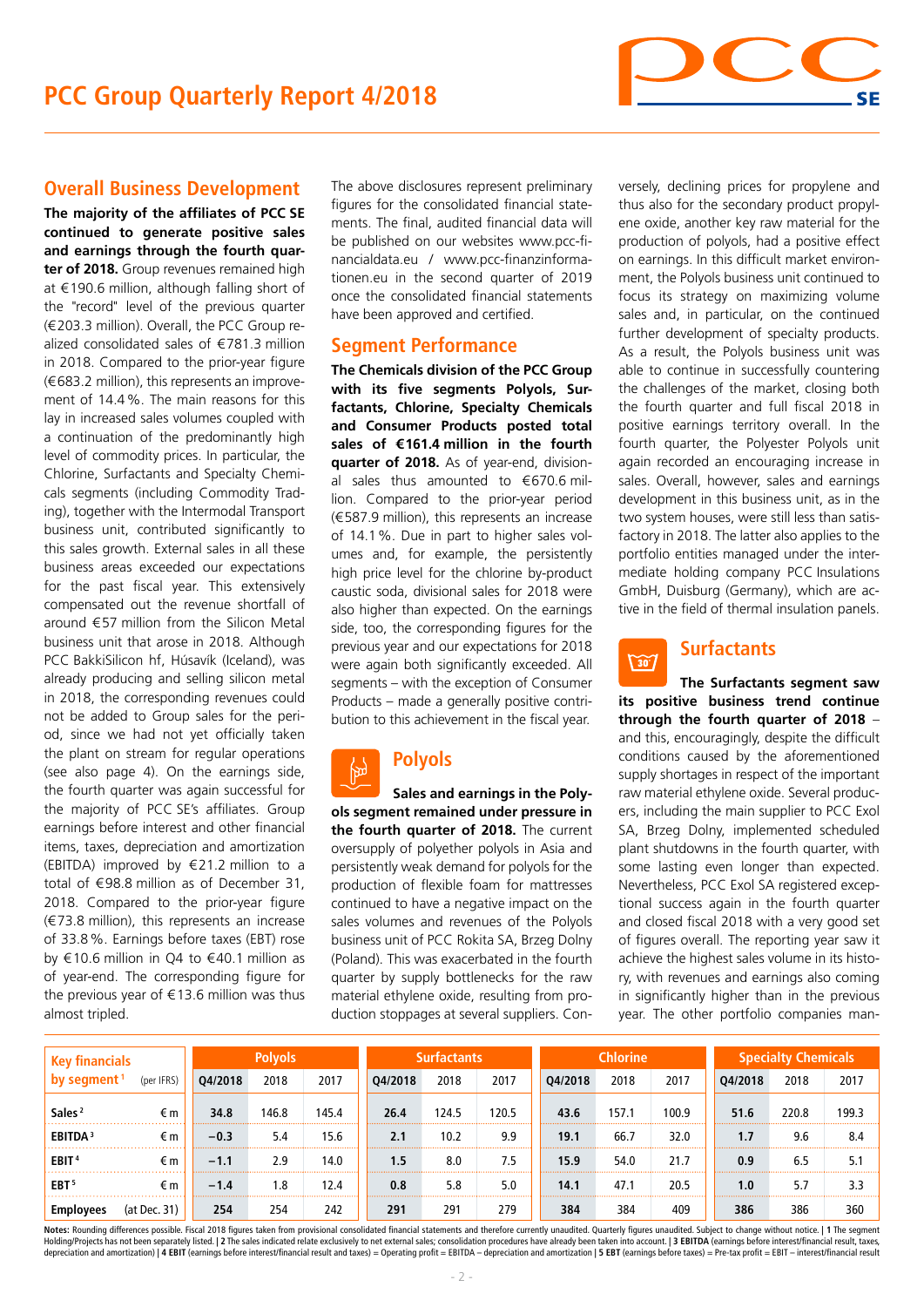

aged in this segment likewise made positive contributions to earnings.

# **Chlorine**

**The Chlorine segment again performed well in the fourth quarter of 2018.** Sales volumes and revenues of the Chlorine business unit of PCC Rokita SA remained at a high level and continued to be driven by market demand for the chlorine derivative, sodium hydroxide monohydrate (caustic soda solution), as described in the previous quarterly report. The prices for this product remained at a high level. The aforementioned business unit therefore continued to pursue its strategy in the fourth quarter of increasing the production of sodium hydroxide monohydrate (H<sub>3</sub>NaO<sub>2</sub>) at the expense of standard caustic soda (NaOH), with a correspondingly positive effect on earnings ensuing. The MCAA (monochloroacetic acid) business unit also posted another positive performance in the fourth quarter of 2018. Aside from continuing good volume sales and revenue figures, improvements particularly in input factors relating to the use of raw materials in production also had a positive impact. PCC MCAA Sp. z o.o., Brzeg Dolny, was therefore able to once again increase its EBITDA in the fourth quarter. Overall, it thus also ended fiscal 2018 better than expected at the EBITDA level, with earnings significantly higher year on year. The Chlorine segment was the PCC Group's main earnings contributor both in the fourth quarter and for fiscal 2018 as a whole.

## **Specialty Chemicals**

**The Specialty Chemicals segment also closed the fourth quarter of 2018 in profit, with results coming in better than expected.** Taking all business units into account, segment sales increased by

€51.6 million to €220.8 million as of December 31, 2018. This exceeds the corresponding prior-year figure by 10.8%. The main contributor remained the sales performance of the Commodity Trading business. Although the prices for crude benzene, one of the main trading products of PCC Trade & Services GmbH, Duisburg, fell drastically in the course of the fourth quarter due to a temporary oversupply of the downstream product, pure benzene, this was more than compensated for by sales of coke and anthracite, which continued to exceed our expectations. As a result, this affiliate also closed Q4, 2018 clearly in profit. Revenues and earnings for the past fiscal year likewise came in better than expected overall. This also applies to the Russian port company AO Novobalt Terminal, Kaliningrad, which continued to benefit in the fourth quarter from high transshipment figures for coke and anthracite in serving both its parent company, PCC Trade & Services GmbH, and a Russian third-party customer. By contrast, the trading business of the Czech company PCC Morava-Chem s.r.o., Český Těšín, stagnated in the fourth quarter. For full fiscal 2018, however, this affiliate also exceeded our expectations in terms of both sales and earnings.

The Phosphorus and Naphthalene Derivatives business unit of PCC Rokita SA, which is also part of the Specialty Chemicals segment, continued to benefit in the fourth quarter from increased demand for phosphorus-based flame retardants. Sales volumes of other phosphorus and naphthalene derivatives also rose in 2018, with correspondingly positive effects on revenues and earnings. As a result, the aforementioned business unit likewise ended the fourth quarter and 2018 as a whole in positive territory and up from the prior year. Developments at the alkylphenols producer PCC Synteza S.A., Kędzierzyn-Koźle (Poland), were similar. PCC Silicium S.A., Zagórze (Poland), also continued to per-

form well in the fourth quarter of the year: Sales to customers in the ferroalloy industry of quartzite grades not suitable for the silicon metal production of PCC BakkiSilicon hf in Iceland remained at a high level. In addition, a further consignment of quartzite for Iceland was delivered in December. Ultimately, this affiliate was therefore able to achieve a turnaround, posting a slightly positive earnings result as of the end of the year.

## **Consumer Products**

**The PCC Consumer Products subgroup continued to post losses in the fourth quarter of 2018.** None of the portfolio companies managed in this segment were able to meet their sales and earnings targets either for the fourth quarter or for full fiscal 2018. The month of December was particularly weak due to the holiday period. Meanwhile, the downsizing and rationalization measures taken at PCC Consumer Products Kosmet Sp. z o.o. (PCC CP Kosmet), Brzeg Dolny, the largest company in this segment, are slowly starting to take effect. Nevertheless, this will only be gradually reflected in the sales and earnings of PCC CP Kosmet in the coming months. And the first measurable successes from the market launch of the newly designed own brands of PCC CP Kosmet, on which this affiliate is to focus in future, can only be expected in the medium term. According to PCC SE estimates, this will take at least three years. At the matches factory PCC Consumer Products Czechowice, Czechowice-Dziedzice (Poland), a number of smaller investments have also been initiated in coordination with PCC SE, which should lead to increased efficiency in the production of firelighters and long matches in the course of the new fiscal year. These measures should also contribute to earnings improvements in the Consumer Products segment in the course of 2019.

| <b>Key financials</b>   |              | <b>Consumer Products</b> |        |        | <b>Energy</b> |      |      | <b>Logistics</b> |      |      | <b>PCC Group total</b> |       |       |
|-------------------------|--------------|--------------------------|--------|--------|---------------|------|------|------------------|------|------|------------------------|-------|-------|
| by segment <sup>1</sup> | (per IFRS)   | Q4/2018                  | 2018   | 2017   | Q4/2018       | 2018 | 2017 | Q4/2018          | 2018 | 2017 | Q4/2018                | 2018  | 2017  |
| Sales <sup>2</sup>      | €m           | 4.9                      | 21.3   | 21.8   | 3.1           | 12.3 | 11.8 | 23.7             | 88.6 | 75.2 | 190.6                  | 781.3 | 683.2 |
| EBITDA <sup>3</sup>     | €m           | $-1.6$                   | $-5.3$ | $-3.7$ | 1.5           | 4.3  | 7.2  | 3.0              | 10.8 | 7.7  | 21.2                   | 98.8  | 73.8  |
| EBIT <sup>4</sup>       | €m           | $-1.9$                   | $-6.7$ | $-5.2$ | 0.6           | 1.1  | 3.3  | 1.9              | 6.5  | 3.3  | 12.0                   | 63.9  | 41.0  |
| EBT <sup>5</sup>        | €m           | $-2.3$                   | $-8.3$ | $-6.5$ | 0.4           | 0.6  | 2.9  | 0.9              | 2.1  | 0.3  | 10.6                   | 40.1  | 13.6  |
| <b>Employees</b>        | (at Dec. 31) | 446                      | 446    | 537    | 180           | 180  | 186  | 509              | 509  | 465  | 3,480                  | 3,480 | 3,389 |

Notes: Rounding differences possible. Fiscal 2018 figures taken from provisional consolidated financial statements and therefore currently unaudited. Quarterly figures unaudited. Subject to change without notice. | 1 The s Holding/Projects has not been separately listed. | 2 The sales indicated relate exclusively to net external sales; consolidation procedures have already been taken into account. | 3 EBITDA (earnings before interest/financi depreciation and amortization) | 4 EBIT (earnings before interest/financial result and taxes) = Operating profit = EBITDA - depreciation and amortization | 5 EBT (earnings before taxes) = Pre-tax profit = EBIT - interest/f